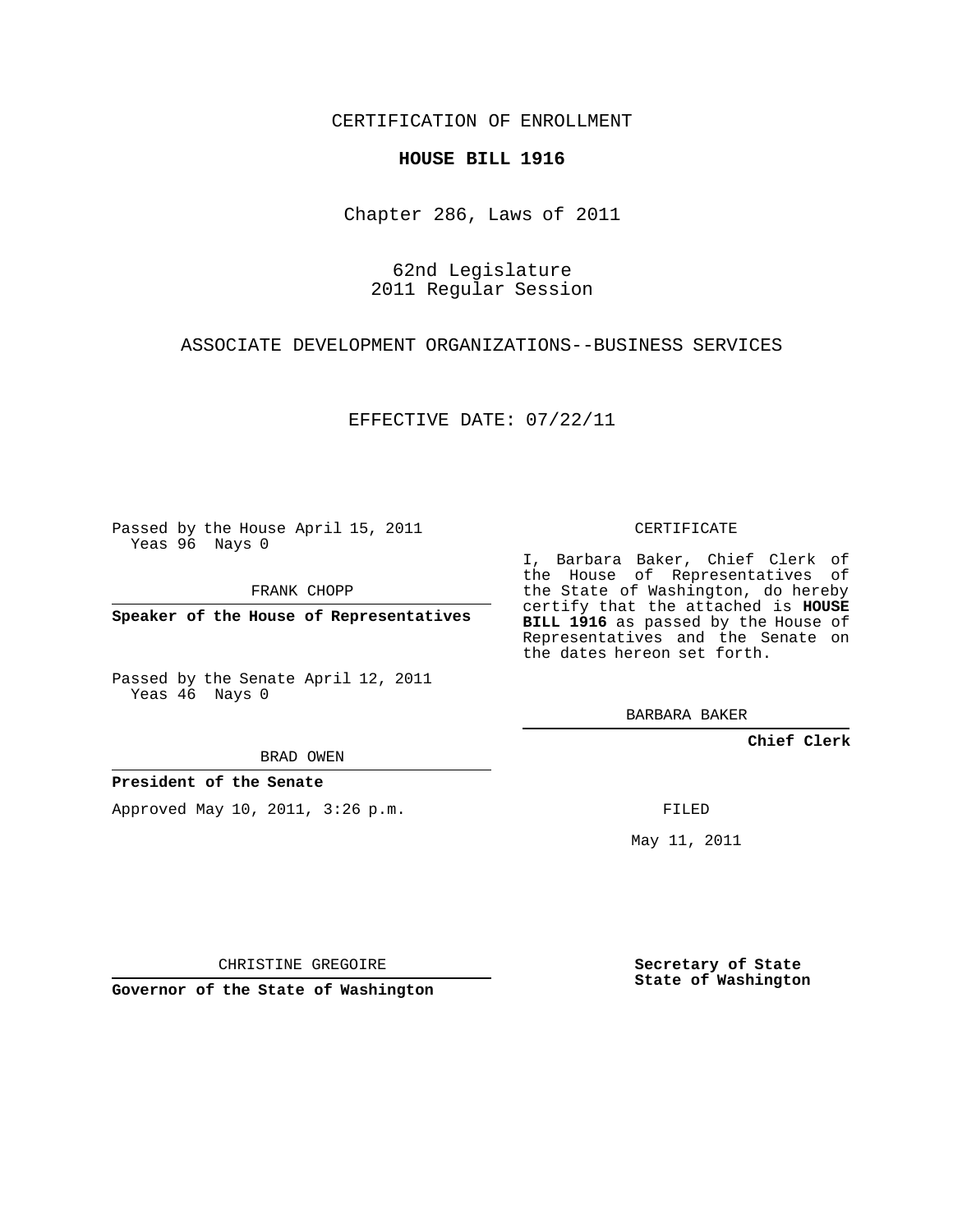## **HOUSE BILL 1916** \_\_\_\_\_\_\_\_\_\_\_\_\_\_\_\_\_\_\_\_\_\_\_\_\_\_\_\_\_\_\_\_\_\_\_\_\_\_\_\_\_\_\_\_\_

\_\_\_\_\_\_\_\_\_\_\_\_\_\_\_\_\_\_\_\_\_\_\_\_\_\_\_\_\_\_\_\_\_\_\_\_\_\_\_\_\_\_\_\_\_

## AS AMENDED BY THE SENATE

Passed Legislature - 2011 Regular Session

**State of Washington 62nd Legislature 2011 Regular Session**

**By** Representatives Ryu, Kagi, Maxwell, Kenney, and Santos

Read first time 02/09/11. Referred to Committee on Community Development & Housing.

 AN ACT Relating to business services delivered by associate development organizations; amending RCW 43.330.080, 43.330.082, and 43.330.010; and adding a new section to chapter 43.330 RCW.

BE IT ENACTED BY THE LEGISLATURE OF THE STATE OF WASHINGTON:

 NEW SECTION. **Sec. 1.** A new section is added to chapter 43.330 RCW to read as follows:

 In carrying out its responsibilities under RCW 43.330.060 and 43.330.080, the department must establish protocols to be followed by associate development organizations and department staff for the recruitment and retention of businesses. The protocols must specify the circumstances under which an associate development organization is required to notify the department of its business recruitment and retention efforts and when the department must notify the associate development organization of its business recruitment and retention efforts. The protocols established may not require the release of proprietary information or the disclosure of information that a client company has requested remain confidential. The department must require compliance with the protocols in its contracts with associate development organizations.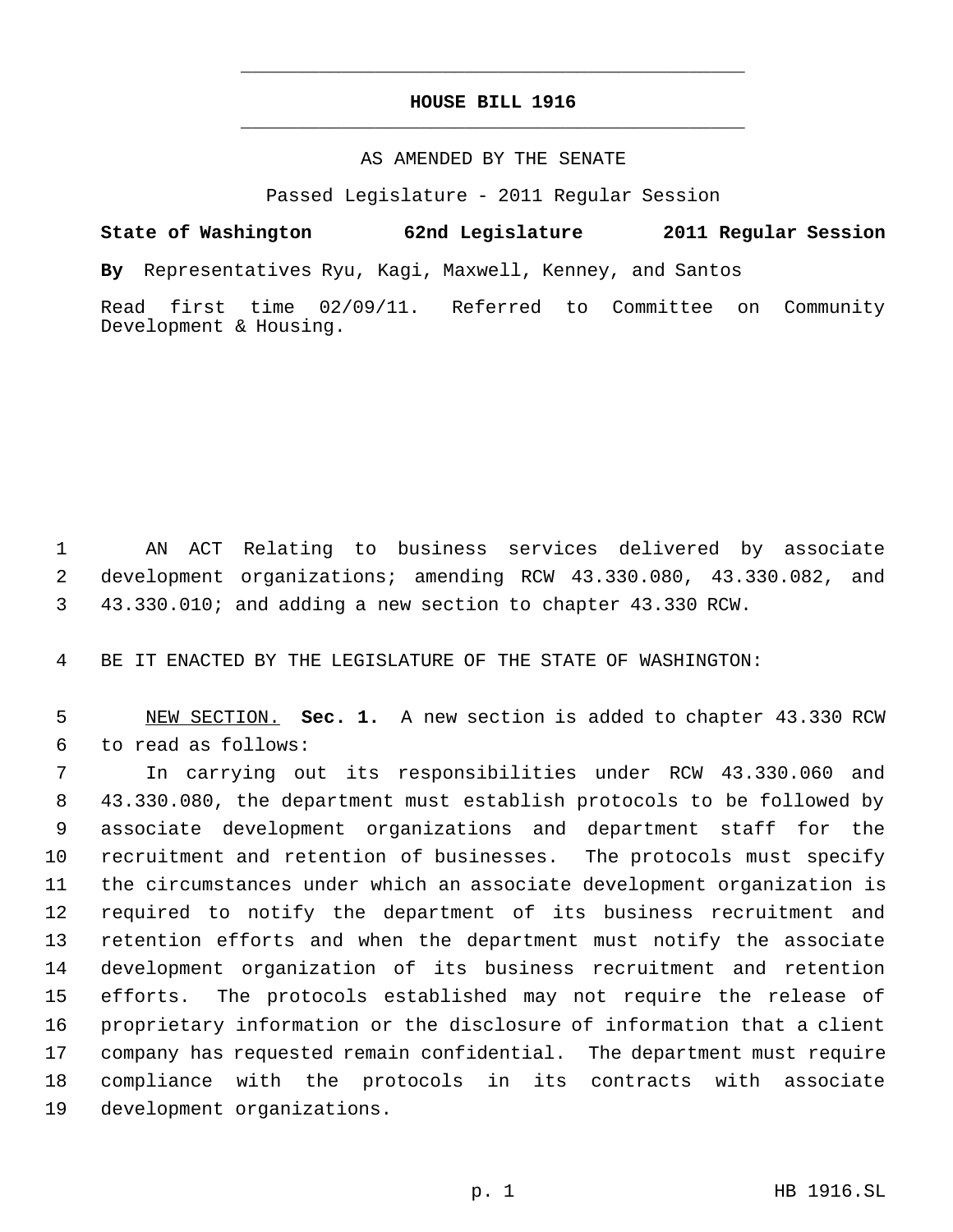**Sec. 2.** RCW 43.330.080 and 2009 c 151 s 10 are each amended to read as follows:

 In carrying out its obligations under RCW 43.330.070, the 4 department ((shall)) must provide business services training to and contract with county-designated associate development organizations to increase the support for and coordination of community and economic development services in communities or regional areas. The business services training provided to the organizations contracted with must 9 include, but need not be limited to, training in the fundamentals of export assistance and the services available from private and public 11 export assistance providers in the state. The organizations contracted 12 within each community or regional area ((shall)) must work closely with 13 the department to carry out state-identified economic development priorities and must be broadly representative of community and economic 15 interests. The organization ((shall)) must be capable of identifying key economic and community development problems, developing appropriate solutions, and mobilizing broad support for recommended initiatives. 18 The contracting organization ((shall)) must work with and include local governments, local chambers of commerce, workforce development councils, port districts, labor groups, institutions of higher education, community action programs, and other appropriate private, public, or nonprofit community and economic development groups. The 23 scope of services delivered under these contracts ((shall)) must include two broad areas of work:

 (1) Direct assistance, including business planning, to companies 26 throughout the county who need support to stay in business, expand, or relocate to Washington from out of state or other countries. 28 Assistance  $must\_complex\_with\_business\_recruitment\_and\_retention$ protocols established in section 1 of this act, and includes:

 (a) Working with the appropriate partners throughout the county, including but not limited to, local governments, workforce development councils, port districts, community and technical colleges and higher education institutions, export assistance providers, the Washington manufacturing services, the Washington state quality award council, small business assistance programs, and other federal, state, and local programs to facilitate the alignment of planning efforts and the 37 seamless delivery of business support services ((in the)) within the 38 entire county;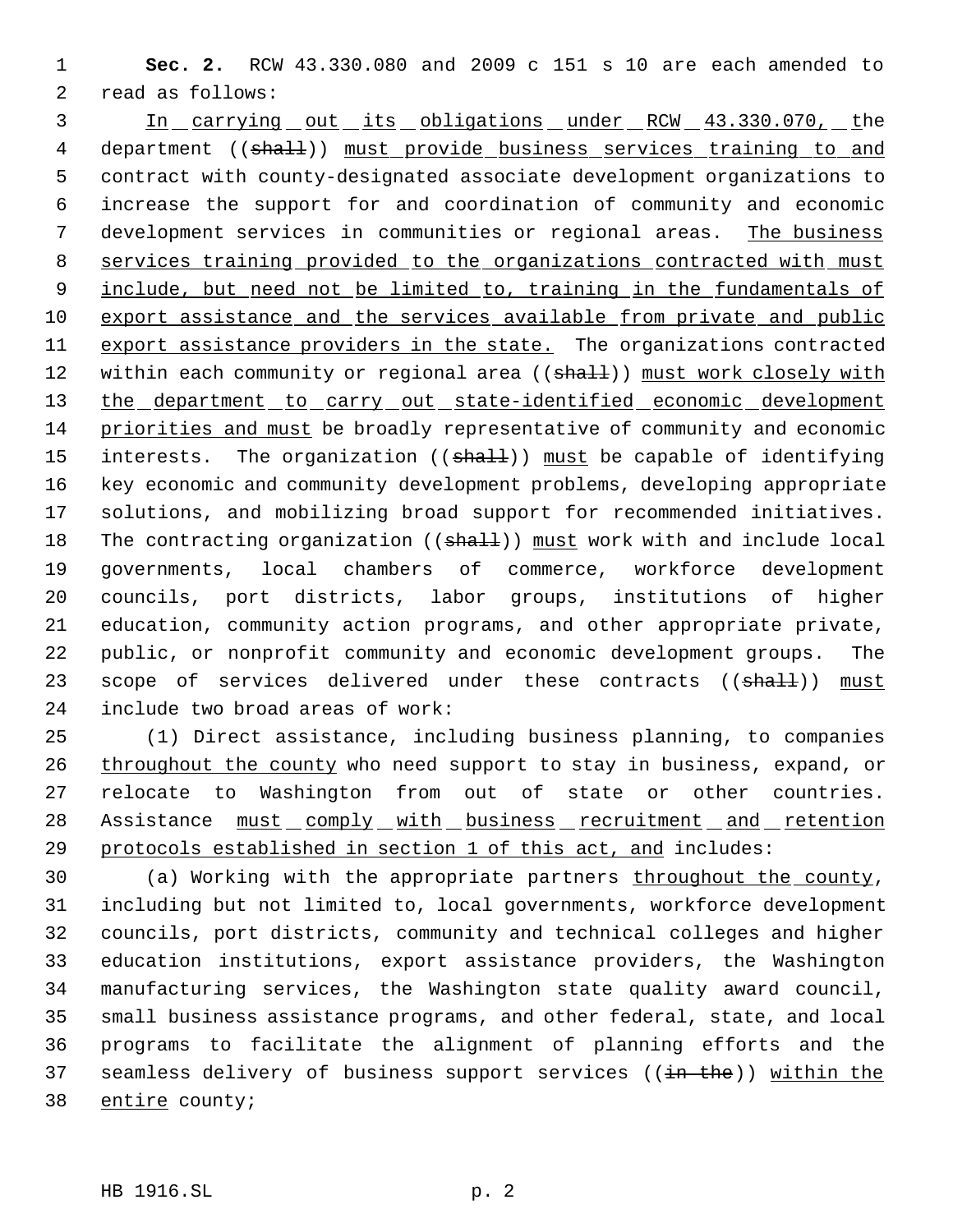(b) Providing information on state and local permitting processes, 2 tax issues, export assistance, and other essential information for operating, expanding, or locating a business in Washington;

 (c) Marketing Washington and local areas as excellent locations to expand or relocate a business and positioning Washington as a globally competitive place to grow business, which may include developing and executing regional plans to attract companies from out of state;

 (d) Working with businesses on site location and selection assistance;

10 (e) Providing business retention and expansion services throughout 11 the county, including business outreach and monitoring efforts to 12 identify and address challenges and opportunities faced by businesses; ((and))

 (f) Participating in economic development system-wide discussions 15 regarding gaps in business start-up assistance in Washington; and

 (g) Providing or facilitating the provision of export assistance 17 through workshops or one-on-one assistance; and

 (2) Support for regional economic research and regional planning efforts to implement target industry sector strategies and other economic development strategies, including cluster-based strategies, that support increased living standards and increase foreign direct investment throughout Washington. Activities include:

 (a) Participation in regional planning efforts with workforce development councils involving coordinated strategies around workforce development and economic development policies and programs. 26 Coordinated planning efforts ((shall)) must include, but not be limited to, assistance to industry clusters in the region;

 (b) Participation between the contracting organization and the state board for community and technical colleges as created in RCW 28B.50.050, and any community and technical colleges in providing for the coordination of the job skills training program and the customized training program within its region;

 (c) Collecting and reporting data as specified by the contract with the department for statewide systemic analysis. The department 35 ((shall)) must consult with the Washington state economic development commission in the establishment of such uniform data as is needed to conduct a statewide systemic analysis of the state's economic development programs and expenditures. In cooperation with other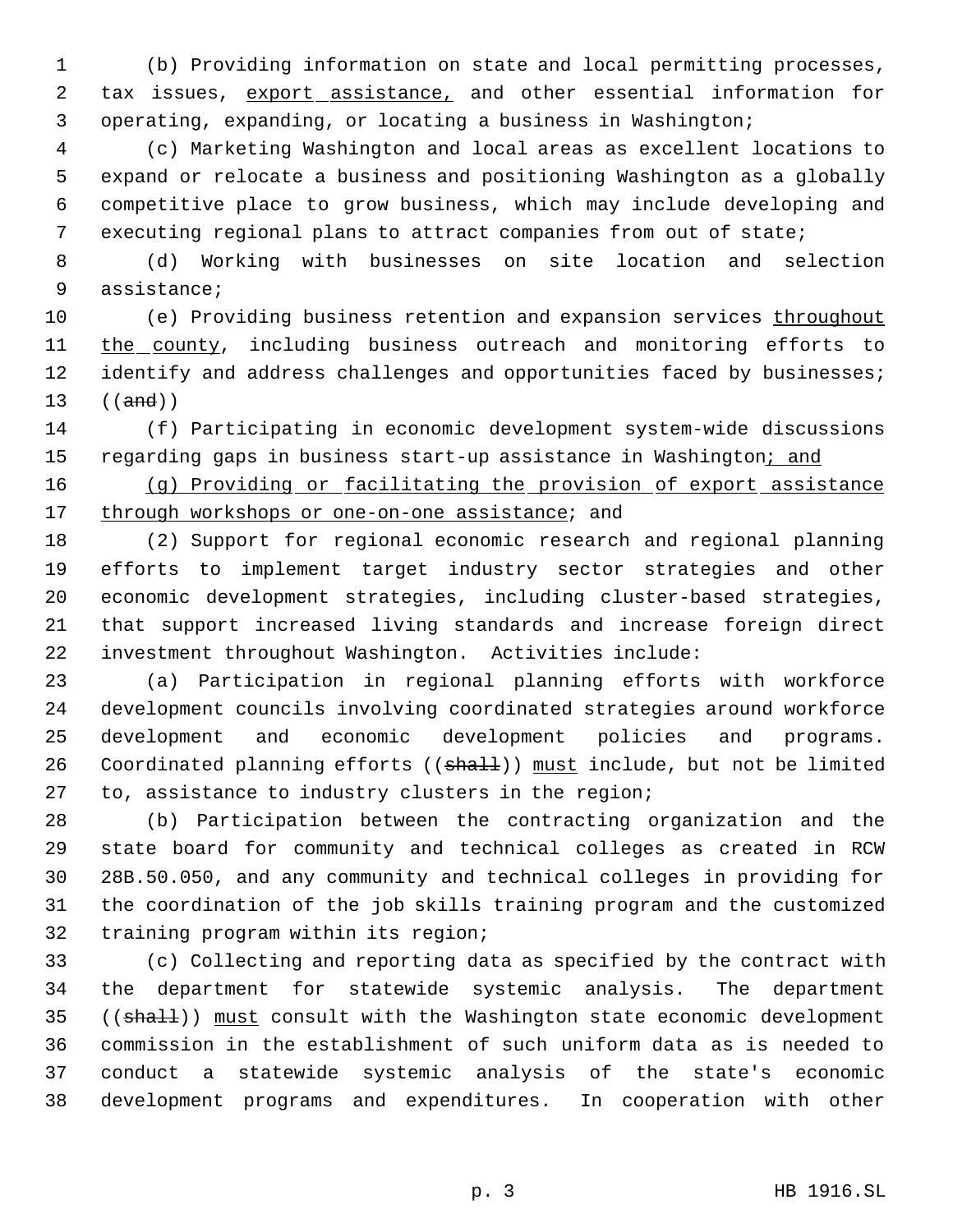local, regional, and state planning efforts, contracting organizations may provide insight into the needs of target industry clusters, business expansion plans, early detection of potential relocations or layoffs, training needs, and other appropriate economic information;

 (d) In conjunction with other governmental jurisdictions and institutions, participate in the development of a countywide economic development plan, consistent with the state comprehensive plan for economic development developed by the Washington state economic development commission.

 **Sec. 3.** RCW 43.330.082 and 2009 c 518 s 15 are each amended to read as follows:

12  $(1)(a)$  Contracting associate development organizations ((shall)) must provide the department with measures of their performance. Annual 14 reports ((shall)) must include information on the impact of the contracting organization on employment, wages, tax revenue, and capital 16 investment. Specific measures ((shall)) must be developed in the contracting process between the department and the contracting 18 organization every two years. Except as provided in (b) of this 19 subsection, performance measures should be consistent across regions to allow for statewide evaluation.

 (b) In addition to the measures required in (a) of this subsection, contracting associate development organizations in counties with a 23 population greater than one million five hundred thousand persons must include the following measures in reports to the department:

25 (i) The number of small businesses that received retention and expansion services, and the outcome of those services.

27 (ii) The number of businesses located outside of the boundaries of 28 the largest city within the contracting associate development 29 organization's region that received recruitment, retention, and expansion services, and the outcome of those services.

31 (2)(a) The department and contracting organizations (( $\frac{1}{\text{shal}}$ )) must agree upon specific target levels for the performance measures in subsection (1) of this section. Comparison of agreed thresholds and 34 actual performance ((shall)) must occur annually.

 (b) Contracting organizations that fail to achieve the agreed performance targets in more than one-half of the agreed measures 37 ((shall)) must develop remediation plans to address performance gaps.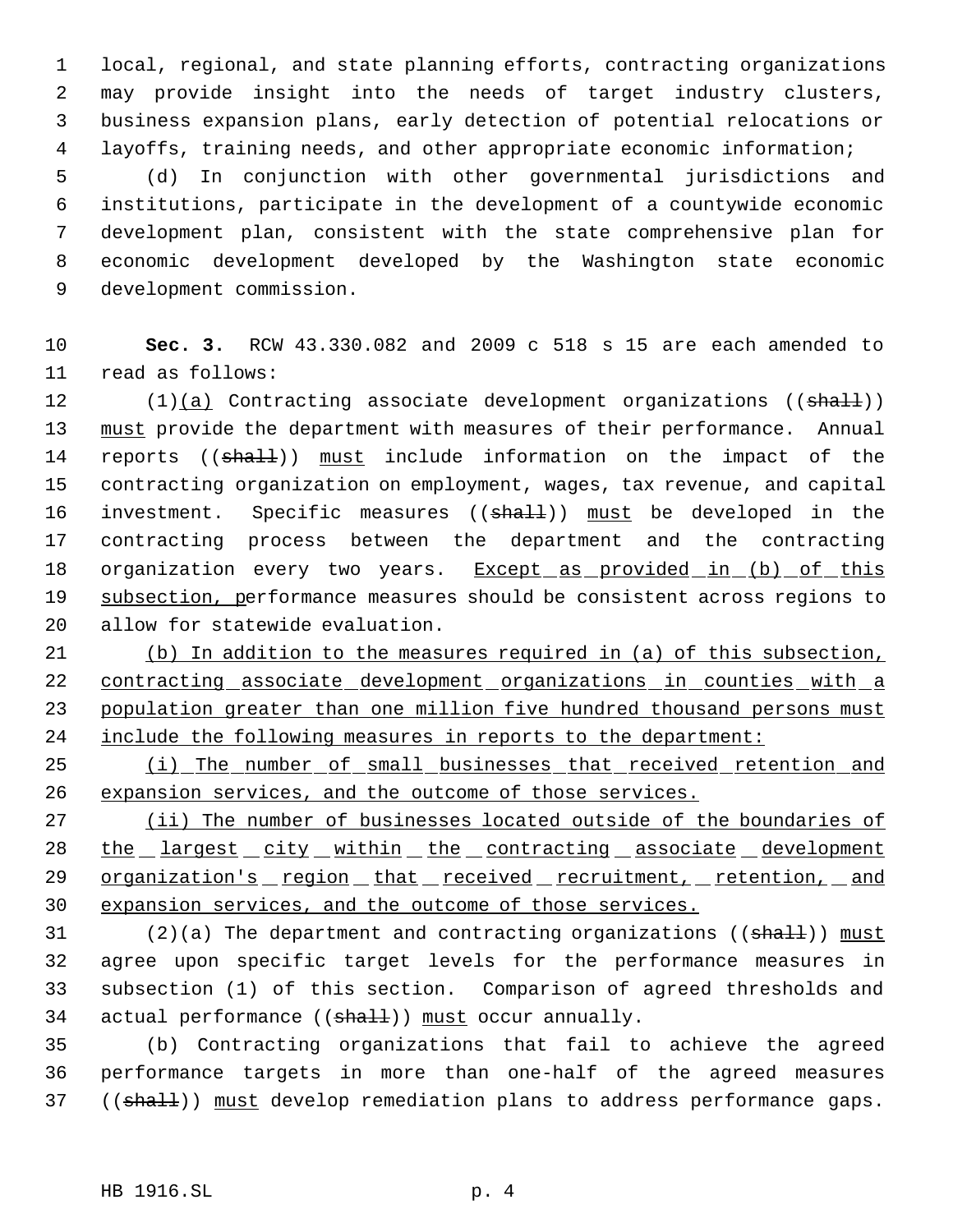1 The remediation plans ((shall)) must include revised performance thresholds specifically chosen to provide evidence of progress in making the identified service changes.

4 (c) Contracts and state funding ((shall)) must be terminated for one year for organizations that fail to achieve the agreed upon progress toward improved performance defined under (b) of this subsection. During the year in which termination for nonperformance is 8 in effect, organizations ((shall)) must review alternative delivery strategies to include reorganization of the contracting organization, merging of previous efforts with existing regional partners, and other specific steps toward improved performance. At the end of the period of termination, the department may contract with the associate development organization or its successor as it deems appropriate.

14 (3) The department ((shall)) must report to the legislature and the Washington economic development commission by December 31st of each even-numbered year on the performance results of the contracts with associate development organizations.

 **Sec. 4.** RCW 43.330.010 and 2009 c 565 s 2 are each amended to read as follows:

 Unless the context clearly requires otherwise, the definitions in this section apply throughout this chapter.

 (1) "Associate development organization" means a local economic development nonprofit corporation that is broadly representative of community interests.

(2) "Department" means the department of commerce.

(3) "Director" means the director of the department of commerce.

 (4) "Financial institution" means a bank, trust company, mutual savings bank, savings and loan association, or credit union authorized to do business in this state under state or federal law.

 (5) "Microenterprise development organization" means a community development corporation, a nonprofit development organization, a nonprofit social services organization or other locally operated nonprofit entity that provides services to low-income entrepreneurs.

 (6) "Small business" has the same meaning as provided in RCW 39.29.006.

(7) "Statewide microenterprise association" means a nonprofit